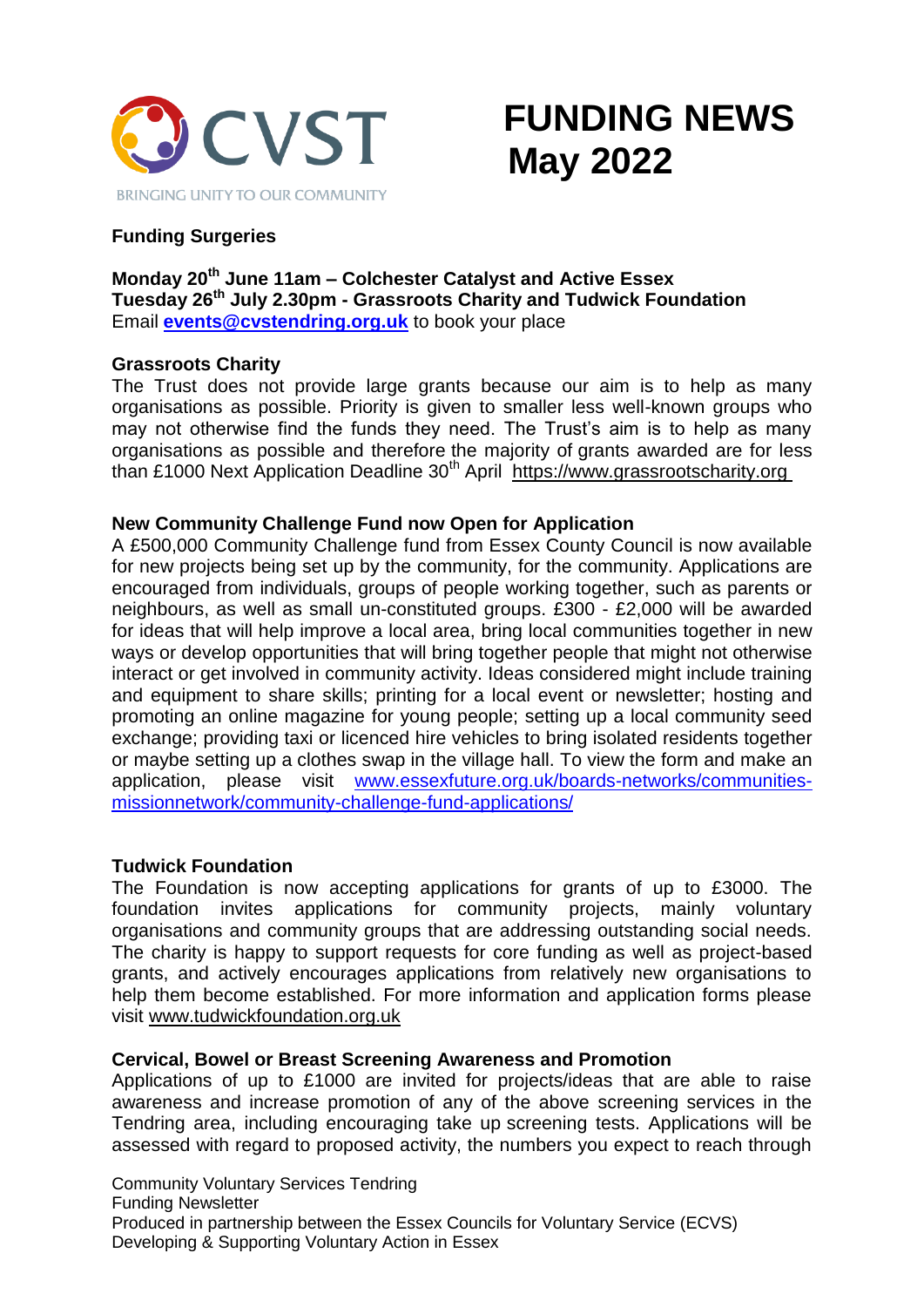this activity and what the outcomes will be. If successful, funding will be awarded as appropriate and relevant. For further information or application form email [funding@cvstendring.org.uk](mailto:funding@cvstendring.org.uk)

# **Arnold Clark Community Fund**

Applications are only eligible if people and communities in the UK are the primary focus of investment and if they're made by organisations that are incorporated in the UK. The funding must also provide immediate relief for the organisation as we cannot commit to providing funding for a future date. Applications up to £1000 <https://www.arnoldclark.com/community-fund/eligibility-criteria>

#### **Pets At Home Foundation**

We provide grants from £250 upwards; the largest grant we've ever awarded was £176,000 for a new cattery. We fund the following: Vet bills, Boarding fees, Trap and neuter schemes, Food, Equipment, Vehicles and Building work. For more information go to <https://www.petsathomefoundation.co.uk/grant-programme/>

# **Essex Community Foundation**

A range of other grants are available for voluntary and community organisations. We would welcome a conversation with you initially before you start an application. For more information and to apply for either of the above funding opportunities, please email [grants@essexcf.org.uk](http://grants@essexcf.org.uk/) Tel: 01245 356018. Alternatively, you can contact Fran Wright on 07783 717450 or email [fran@essexcf.org.uk](mailto:fran@essexcf.org.uk) <https://www.essexcommunityfoundation.org.uk/applying-for-support/>

# **Apply for free mobile connectivity to support your charity**

If you're a charity that needs support for digital inclusion programmes, you can apply for free Vodafone SIMs, each loaded with 20GB data plus unlimited calls and texts to be used over 6 months. You can use these however you like - for example, to help stay in touch with service users, or deliver training to people in need. <https://www.vodafone.co.uk/mobile/everyone-connected/charities-connected>

# **Colchester Catalyst Charity**

The Charity are keen to look at projects addressing mental health needs, especially to support people affected by the pandemic. They aim to help relieve the sick and suffering by making a positive and ongoing contribution to the improvement of health care within the community of northeast Essex specifically where help is not available from statutory organisations. The over-riding concern of the Charity is to provide support where it will benefit the greatest number of people, principally by direct contributions to organisations for specific and welldefined projects including: therapeutic aids, equipment and building for medical or nursing care. If you would like to speak to Rodney about your project please contact [rodney.appleyard@colchestercatalyst.co.uk](mailto:rodney.appleyard@colchestercatalyst.co.uk)

<http://www.colchestercatalyst.co.uk/applying-for-grants/>

# **National Lottery Heritage Fund**

Grants available from £3,000 to £5million under the National Lottery Grants for Heritage 2021-22 programme. Heritage can be anything from the past that you value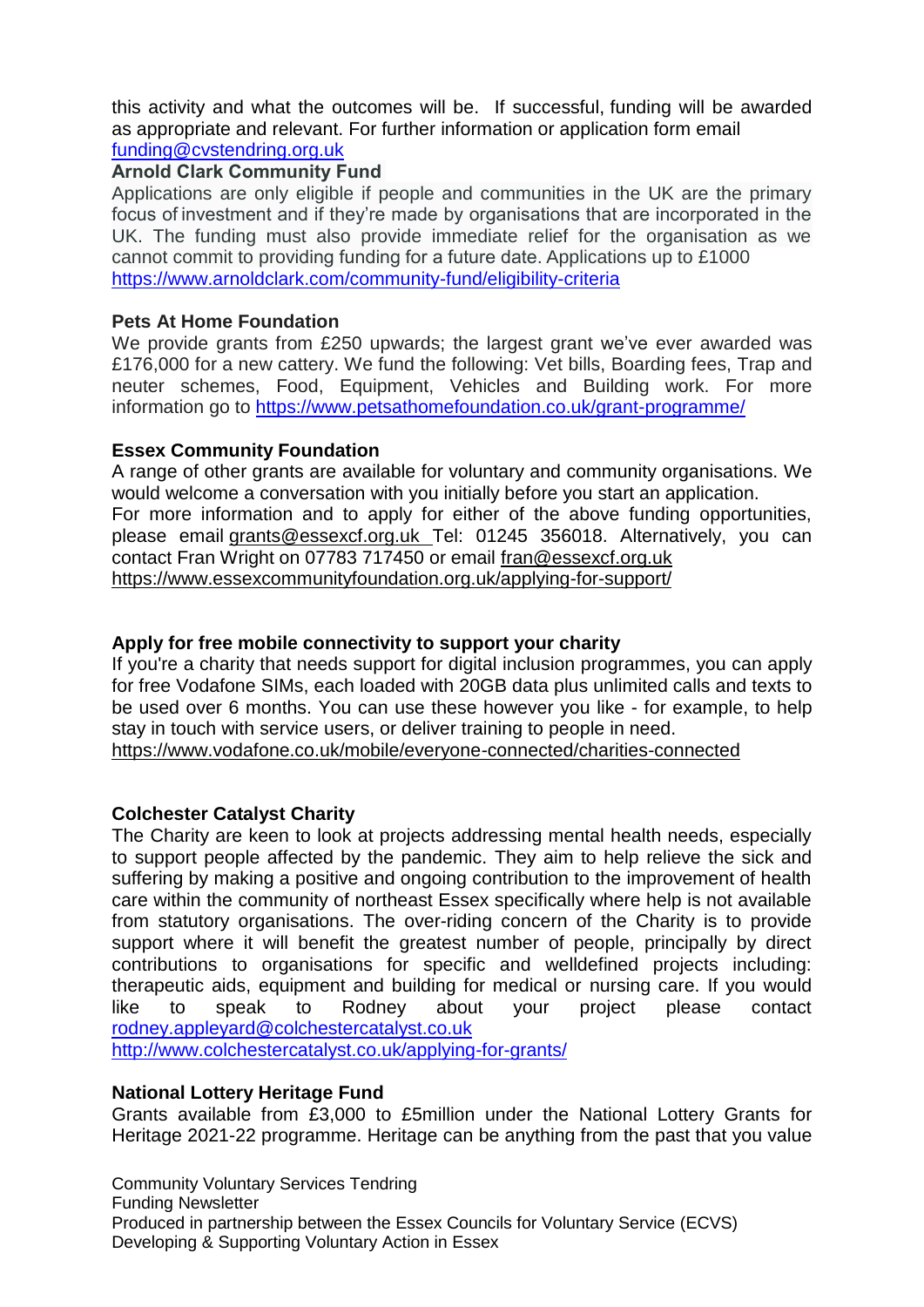and want to pass on to future generations. It includes nature, conservation, oral history, community heritage, museums, cultural traditions, maritime and [much](https://www.heritagefund.org.uk/funding/what-we-fund) more. For further details please go to <https://www.heritagefund.org.uk/funding>

# **Queen's Platinum Jubilee Activity Fund**

The £5 million pot is part of more than £22m of investment from the National Lottery in schemes across various sectors that'll celebrate Her Majesty's 70 years of service. We've launched a new £5 million fund to mark the Queen's Platinum Jubilee that aims to use sport and physical activity to bring communities together and tackle inequalities. Using money from the National Lottery, the fund will make awards of between £300 and £10,000 to community organisations in support of new projects providing opportunities to become more physically active. The funds could be used for things such as facility hire and coaching costs, or small capital improvements. <https://www.sportengland.org/news/queens-platinum-jubilee-activity-fund-launched>

# **Magic Little Grants**

After successfully distributing 2,000 grants to Localgiving members last year, making it our biggest ever Magic Little Grants programme, we're incredibly excited to announce that 2022 is going to be even bigger and better than ever before! We will be awarding £500 grants to 2,650 charitable organisations on Localgiving. We are so pleased to have expanded the number of grantees this year as we know how popular these grants have proven for our charities. We would like to extend a huge thank you to the support and contributions from the Players of the People's Postcode Lottery, who make this programme possible.

# **People's Health Trust's Active Communities funding programme**

Active Communities is a funding programme for community groups and not-for-profit organisations, with an income of less than £350,000 a year or an average of £350,000 over two years. Projects could be almost anything that encourages strong connections between people, and that help people to make their communities or neighbourhoods even better places to grow, live, work and age Applications for grants between £5,000 - £40,000 for 1-2 years.

# **Projects need to:**

- Be designed and led by local people
- Create stronger connections between people by supporting them to meet up regularly (weekly, fortnightly or monthly, for at least one year)
- Be for people who experience greater social and economic disadvantage than people living in other parts of the country

More information and the online application can be found at: <https://www.peopleshealthtrust.org.uk/funding>

# **Tesco Community Grants**

Community groups across the UK are being invited to apply for funding for local projects that matter to them. The Tesco Community Grant scheme will award grants to charities and community organisations to fund local good causes whose focus is on supporting children and families. Funding pots of £500, £1000 and £1500 will be available for projects and Tesco customers will be able to choose which project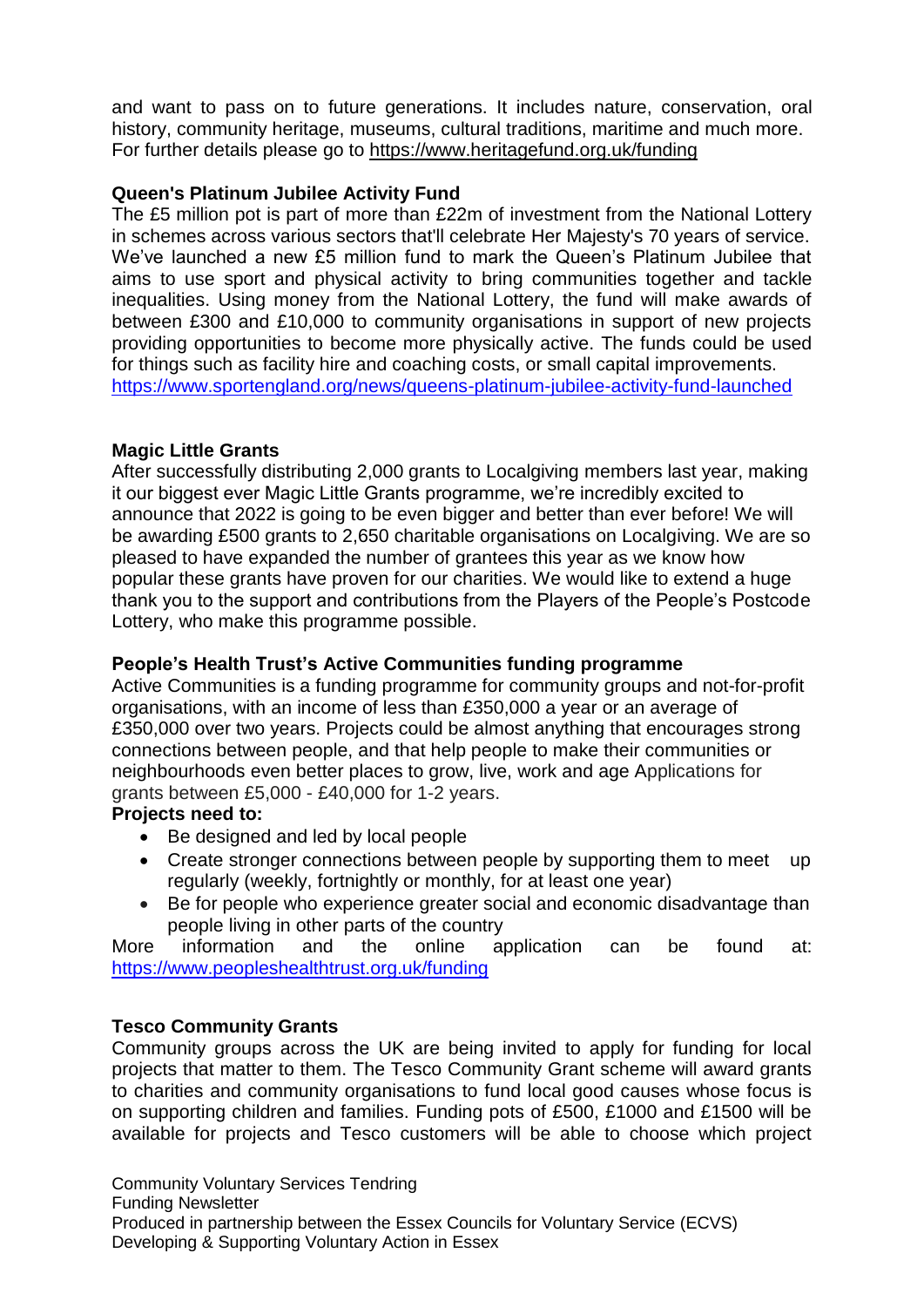receives the most funding by voting in store every time they shop. Eligible projects include breakfast or holiday lunch clubs, food banks, youth clubs or schools. <https://tescocommunitygrants.org.uk/>

# **Fowler Smith and Jones Trust**

There is no application form, please email your request covering the following points: your organisation details and what you intend to do, who your beneficiaries are and how many are there, and how many volunteers, if any. Grants are available for voluntary and community organisations undertaking projects that benefit communities in Essex and overseas. The average grant awarded is £2,000 to £3,000. Further information 01245 809899 (please do not leave a message on this line) email amason@fsjtrust.org.uk or [enquiries@fsjtrust.org.uk](mailto:enquiries@fsjtrust.org.uk)

#### **Active Essex**

Active Essex is run by Essex County Council and offers grants to sports clubs and voluntary organisations that help to provide sport and fitness activities to local people. <https://www.activeessex.org/>

#### **The Hervey Benham Charitable Trust**

Assists talented individuals or groups in Colchester and Tendring, who would otherwise be underfunded, to enable them to develop individual skills, or in the case of groups, their roles in the community

<http://herveybenhamtrust.org.uk/home/what-can-be-applied-for/>

# **Covid-19 Response Small Grants - Contain Outbreak Management Fund**

Essex County Council has received funding from the Department of Health & Social Care's (DHSC) *Contain Outbreak Management Fund (COMF)*. This financial aid is designed to support costs associated with ongoing public health and outbreak management costs of tackling Covid-19.

Go to following link for further information: <https://www.ealc.gov.uk/com-fund/>

# **Covid-19 Response Small Grants - Adult Grassroots Clubs & Activities Fund**

This grant is designed to support small, local, not-for-profit voluntary groups and clubs for adults. The grant can cover Covid19 associated costs with the reopening of these groups and clubs for up to £5000. The application window opened on Monday 3rd August 2021 and will remain open until all funds are allocated. All funds will be awarded for re-opening as and when the club has been risk-assessed, and it is safe to open. <https://www.ealc.gov.uk/covid19-grassroots-fund/>

#### **Community Initiative Fund – Planned launch end of May**

Essex Association of Local Councils are planning to launch the annual grant scheme, please look out for further information their website is [www.ealc.gov.uk](http://www.ealc.gov.uk/)

#### **Funding Support**

CVS Tendring are currently administering several funds all of which further details and guidelines are available on our website. If you are interested in applying or require any further information please email funding@cvstendring.org.uk or call Karen Tedder-Ward 01255 425692